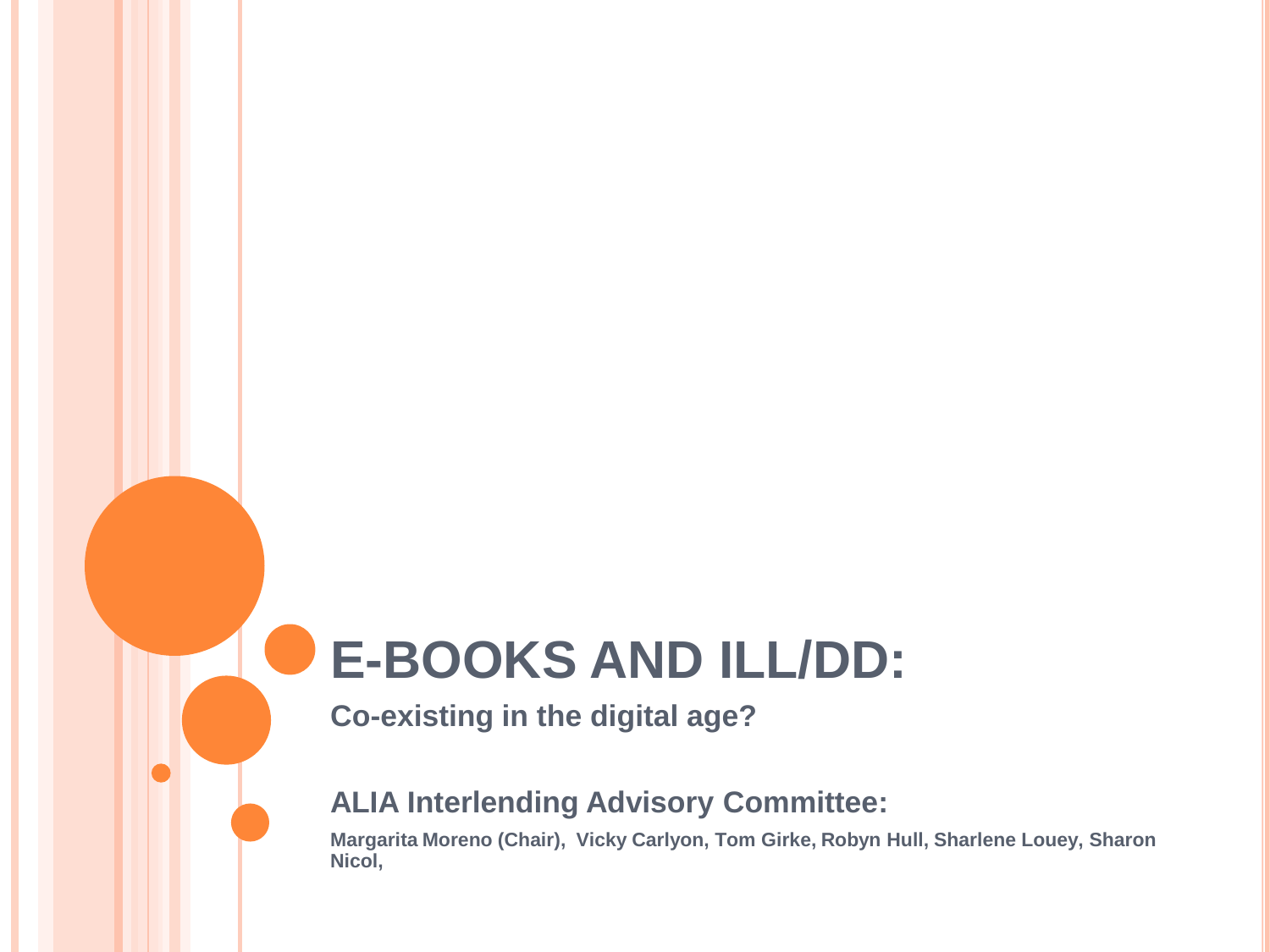# BACKGROUND

**Statistics** 

- 2011 OCLC 9.6 Million ILL/DD requests on OCLC
- 2011 CAUL 368,563 requests received
- 2011 Libraries Australia over 250,000 transactions
- 2011 survey on lending overseas survey 10% of overseas libraries request from Australia + 10% increase expected in overseas requesting
- o ILL/DD activities declining....but

*ILL is still an important part of library services*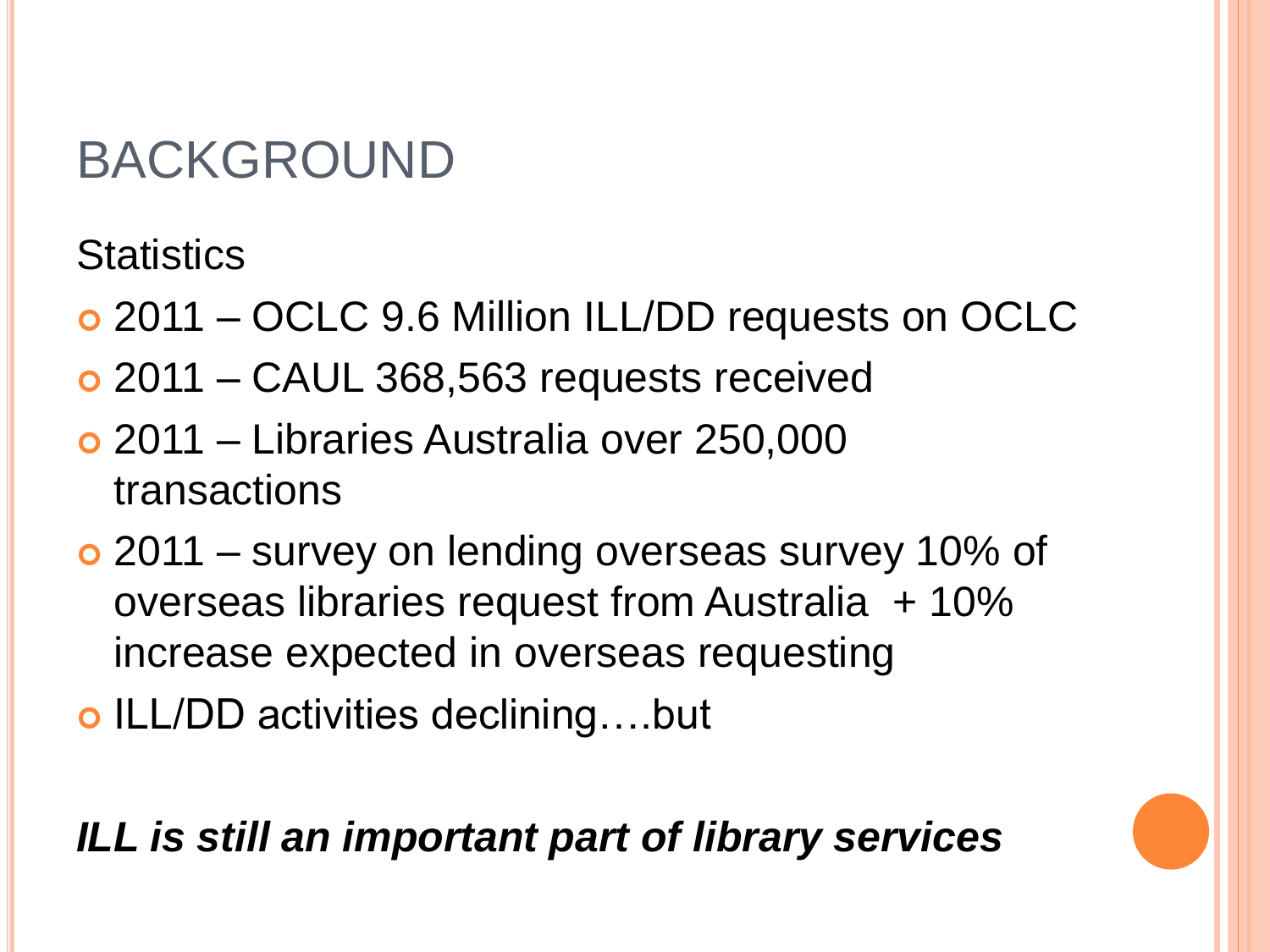## E-ENVIRONMENT – E-JOURNALS

- E-journals/e-resources
	- Mostly purchased as packages
	- Embargo periods range from 6 to 18 months o In some cases up to 50% of title have embargo periods
	- License conditions vary
		- No ILL/DD
		- o Print supply only
		- **o** Electronic delivery
		- o ILL/DD limited to own state/nation or library group
		- Few offer international ILL

### *Usage of e-resource for ILL/DD is mixed but generally low*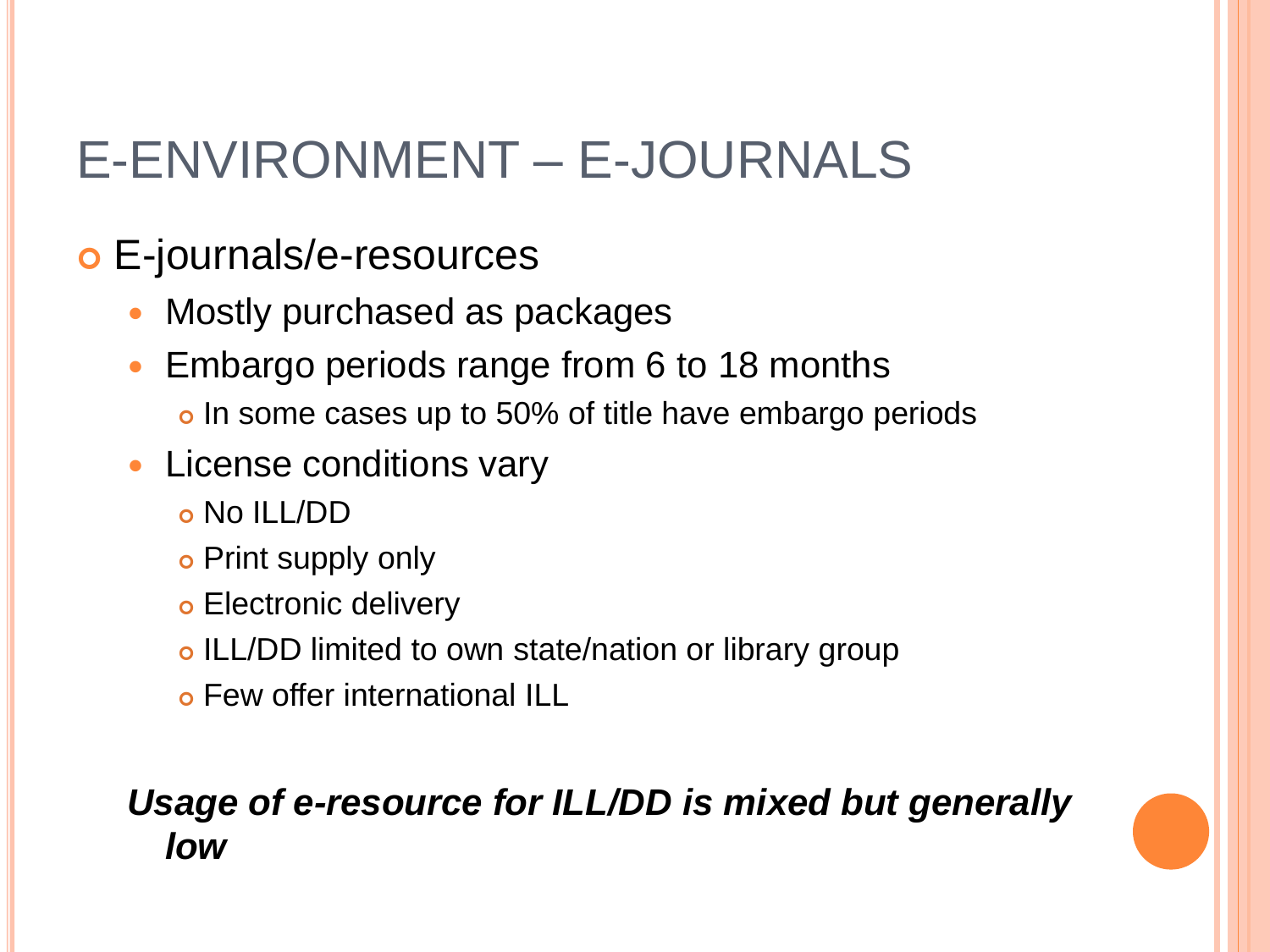# IN THE WORLD OF PRINT & ILL/DD

- Library owns the books
- o ILL/DD services
	- Can provide document delivery i.e. copy 1 chapter or 10%
	- Can borrow from or supply an loan to an other library potentially anywhere in the world
	- Can supply document delivery request to any library within the bounds of the copyright act
	- Copyright Act includes "fair dealing" for individuals to copy for their personal use and libraries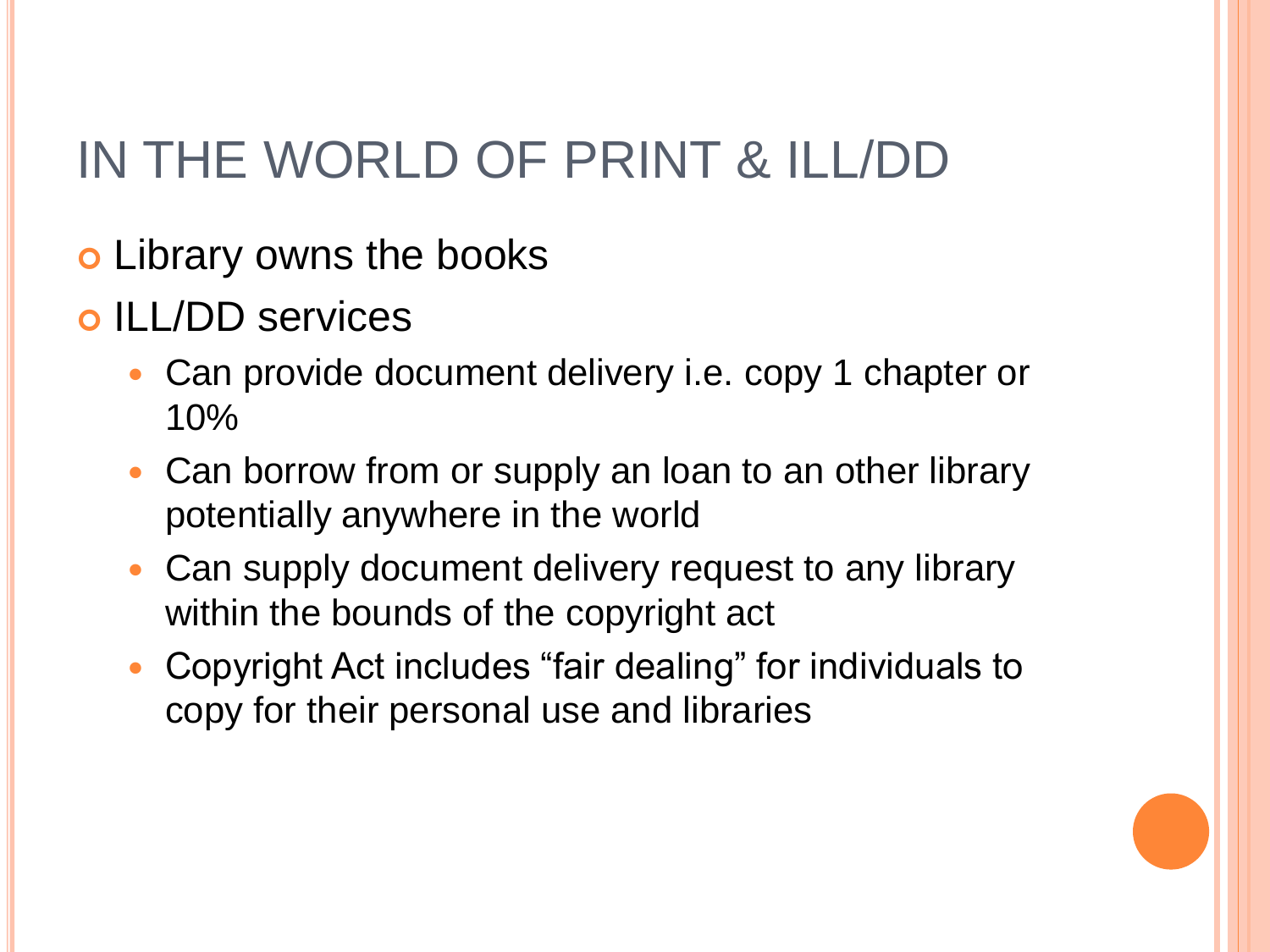## CURRENT E-BOOK MODELS

- **o** Purchase/subscription models vary
- Some allow document delivery ie copy of 1 chapter
- Available to download/access to registered users only
- Sometimes available to onsite and off site users ie remote access
- **o** Not all e-books are available for purchase eg distribution restrict to particular region/country.
- NO interlibrary lending services available

*How will other libraries access you collection? And how will you access theirs?*